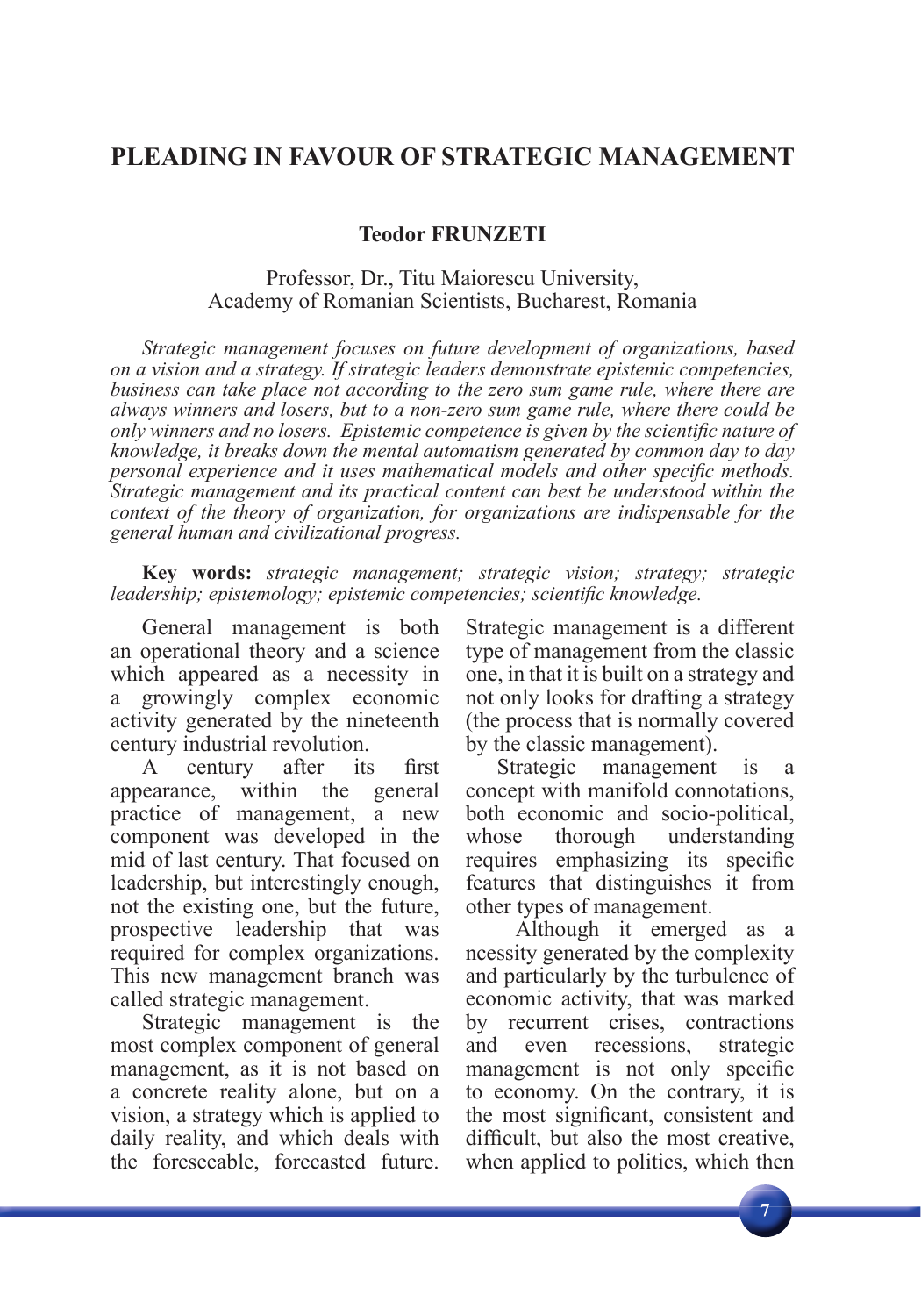translates into public policy development and implementation, which the responsibility of public management.

Currently though, an extremely interesting phenomenon takes place: after strategic management has been elevated to the level of science and highlighted, for over six decades, as essential to sustainable development, especially in the economic field, it began to be criticized even by some of the very same authors who had supported it and transformed it into a panacea for economic development. Obviously, strategic management, based on the strategy, which is at its turn based on forecasted results, does not always produce the expected effects 100%.

This is true both for economic management as well as public management. And it is not a recent discovery: strategies (that have been invented not by the science of management, but by the military art a number of millennia back), have not always resulted in winning wars, which usually involves opposing parties confronting under a zero-sum game rule, which requires a winner and a loser.

The question that we ask is whether strategic management (both in the economic and the public arenas) can be improved so that business takes place not according to the zero sum game rule, where there are always winners and losers, but to a non-zero sum game rule, where there could be only winners and no losers.

We believe that this is entirely possible, if the managers (meaning by this the generic category of strategic leaders) demonstrate epistemic competencies. From this particular perspective, it becomes evident that strategic management constitutes a valued utility and contribution to the epistemic competency of those who apply it, i.e. managers/leaders.

Epistemic competence is given by the scientific nature of knowledge, as epistemology is the study of the scientific type of knowledge. Scientific knowledge is different from common human knowledge that is based on common sense. It breaks down the mental automatisms generated by common day to day personal experience and it uses mathematical models and other specific methods, such as modeling, formalizing or axiomatization. What is important to note is that the products of scientific knowledge are always verifiable, though not always verified.

Strategic management and its practical content and application can best be understood within the context of the theory of organization. In a complex society like ours, organizations are a permanent presence and everything that is done at societal level is achieved through the use of organizations. Organizations are indispensable for the general human and civilizational progress. Over time, organizations have become increasingly complex and sophisticated; they shape today's values, roles and social norms and determine human destinies. There are very few things that can be done in contemporary societies without the appeal to the organizational environment, be it public, private or non-profit.

Modern organizations fulfill a wide range of functions.

First of all, organizations are meant to facilitate human activity in general and to contribute to

8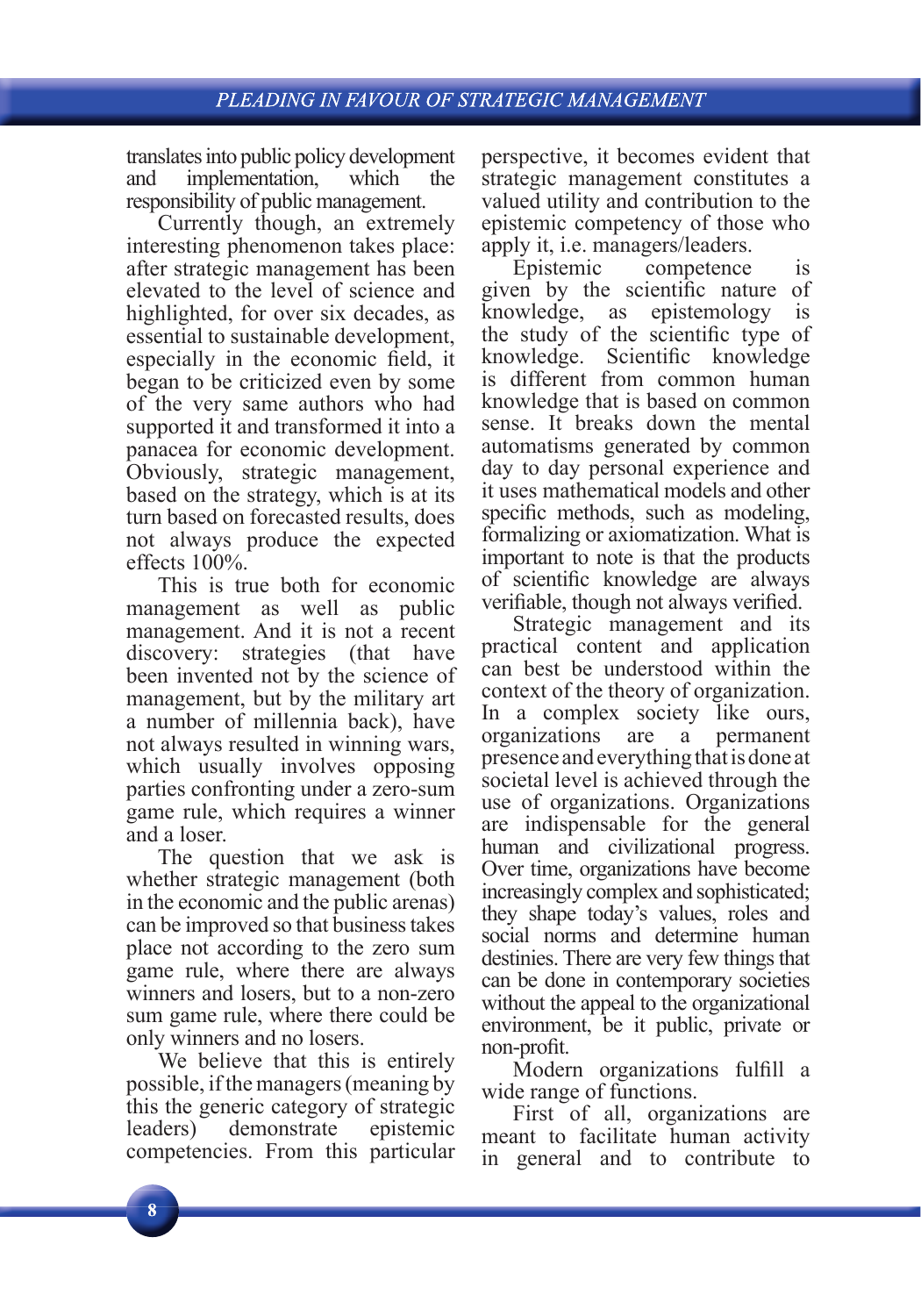meeting the needs and aspirations of individuals and communities alike.

Today, we practically live in an organizational society, where almost every aspect of public or private life is organized, and every human action or activity occurs in an organizational setting.

Spiritual organizations are among the oldest types of organizations, which have operated since the dawn of antiquity. All religions and beliefs were and are practiced in an organizational setting, regulating and setting rules for their members, providing solace and comfort and mediation between them and God, regardless of its representation.

All organizations can be considered political institutions, inasmuch as they enable the exercise and management of power, and all human communities exercise power within local, regional and national organizations. Moreover, international politics or international security are managed today, more than ever, in an organizational framework. Whether we refer to the UN as a universal organization with collective security vocations, to the OSCE as a regional security organization or to NATO, as a collective defense organization, peace and war on our globe are resolved by groups/associations of independent and sovereign states.

Organizations are used as tools for maintaining and improving the existing social system in all areas of human activity: political, ideological, economic, cultural, educational, public security enforcement, defense, religious and others. Any social and political system is concerned with its own protection and as such strives to continuously improve, while

prohibiting, restricting and monitoring all potential anti-system activities.

But organizations are also agents of change, although in general, bureaucratic organizations are rather conservative and reluctant to change. The role of organizations in implementing change and even reforms in various areas and in different societies is fundamental, because they have the ability to involve large groups of people, making them indispensable to change and renewals.

Organizations create culture, as well. On one hand, there are organizations which are dedicated to the promotion, changing and shaping of the cultural norms in a society, across all arts: music, theater, painting, sculpture, and cinema. The mainstream cultural values are promoted in society through education, family, media and socialization in general. On the other hand, organizations are systems that create and promote their own culture or bureaucracy that could be different from the mainstream one, and it even contradicts it sometimes, in which cases it can be considered a counterculture, as it acts against the social culture, which may change gradually.

Organizations, particularly the bureaucratic ones, are the best tools for implementing decisions. While people do not always act rationally, organizations can only act exclusively rationally. By belonging to an organization, people become more predictable, as they act according to their prescribed roles and their specific personalities are less important. As such, organizations ensure stability and predictability in a society.

Organizations have the role of implementing policies and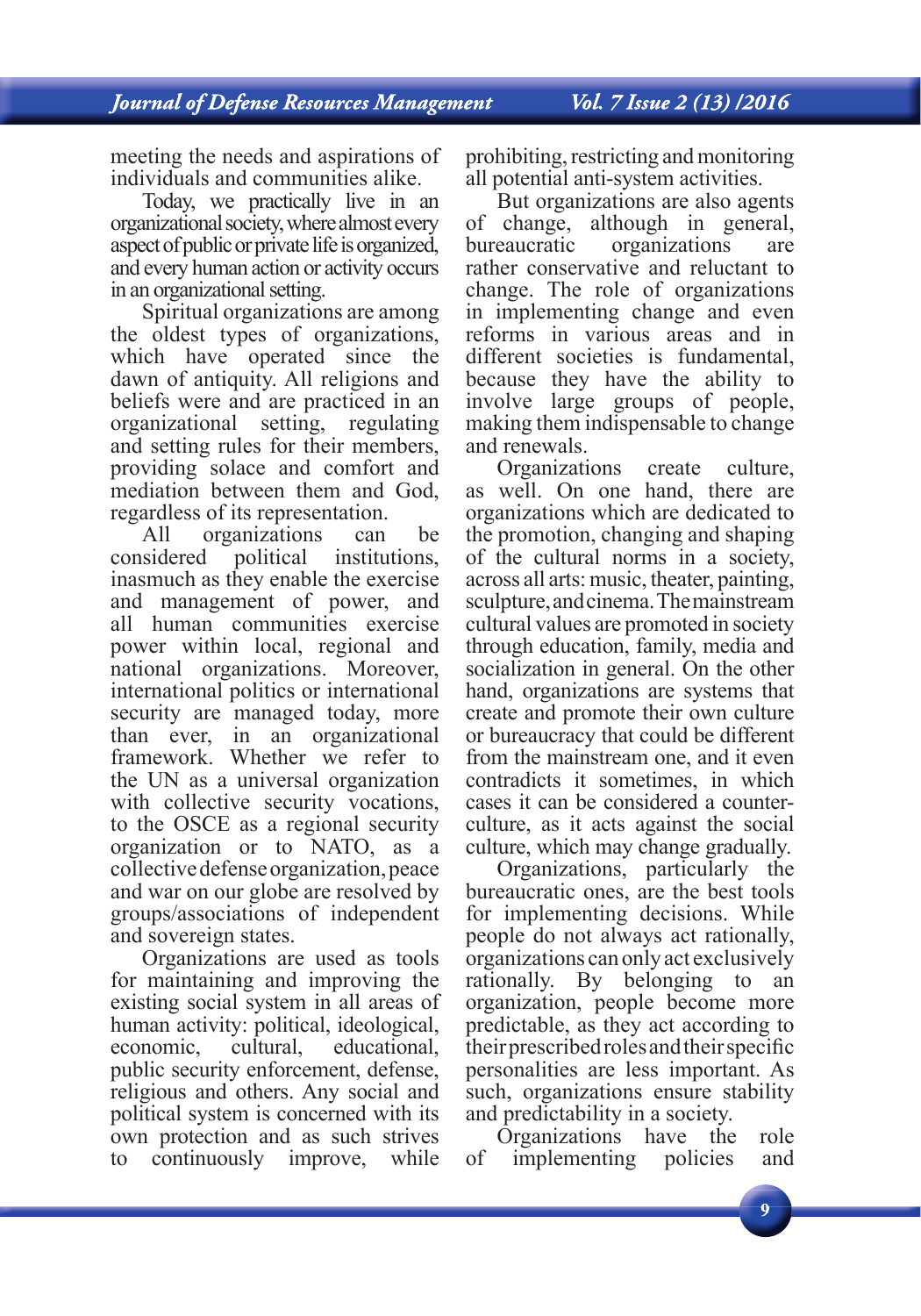programs worldwide. In developed and developing countries alike, organizations promote science and advanced technologies, are involved in development projects and other activities that improve the quality of life.

But even as they create jobs and generate growth, organizations can also have a destructive role, especially in increasing pollution, depletion of natural resources, and the production of weapons with great lethality.

Organizations are also perceived as repressive tools, especially those used for civil order and internal security or military/defense purposes, particularly in less democratic societies. But all political systems, democratic ones included, are interested in maintaining social order and stability and therefore support the organizations that fight the challenges to political and social system.

Organizations can also be considered agents of alienation and human estrangement. Given their hierarchical structure, which is majorly power oriented, modern organizations are believed to generate alienation and inequality. Increased bureaucratization can create a feeling of alienation at work and towards the organization in general, with people feeling limited in their development. It is not unusual for complex organizations that the employees do not personally know or even see the high, strategic level managers that take decisions with direct influence on the lower levels in organizations.

At the same time, organizations have a function in handling tensions. Within modern societies, conflict between employees and organizations is an everyday reality. This conflict is primarily generated by the difference between the individual goals and those of the organization. These differences are major topics of concern to managers. As such, organizations must be able to manage the tension between the management, which aims to increase efficiency and productivity, and employees, who seek personal development and income growth.

Organizations, especially the very large ones, tend to be overbearing on society. Members of organizations, particularly if those are public organizations/institutions, are sometimes forced to give up some of their individual rights and freedoms, such as public appearances or the right of association and political expression. In democratic societies the members of public organizations enjoy, in general, more rights than those of the corporate organizations, where such rights are generally discouraged, with the exception of the right of association. As a rule, individual rights of the people working in these massive organizations are limited and controlled by the rules, values and norms that govern organization life and that define the culture of that organization, becoming mandatory for its members.

Organizations and companies are today administered by a class of professional managers and are led by influential economic and financial elites. The modern state has become increasingly administrative in terms of structure, functions and processes. Despite the apparent and claimed decentralization, the state is highly centralized and concentrated, and the private sector is forced to cooperate and work together with the public one. The modern state, through its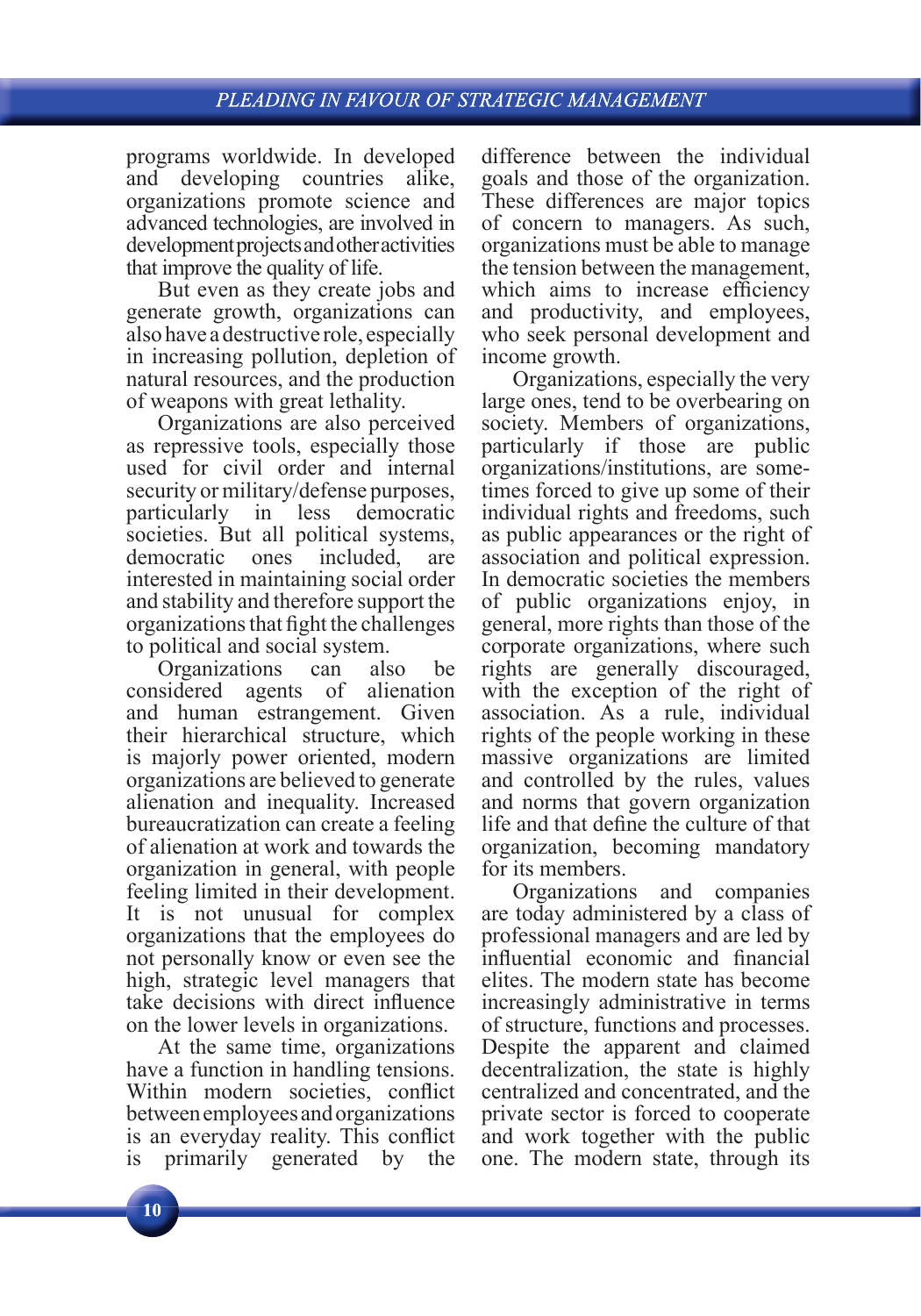functions, sets out rules for all social fields, while the corporate sector provides services and resources that are useful for the state.

Organizations are also tools of globalization. Globalization is not new, but the current wave of has a much faster rate of technology advancement and capital growth.<br>Globalization is a process of Globalization is a accelerated interconnections and growth of the goods, services and capital markets, which affected organizations, primarily through the concentration of financial, economic and even political power in the hands of transnational corporate elite. Values that govern the globalized world order are shaped by the Western culture, which is also globalized. In this globalized environment, the modern society organizations are instruments of capital accumulation, cultural incorporation, integration of values and even of nations into a single, globalized system. Within this system, corporate organizations become less independent, as they integrate into global corporate networks that are motivated first and foremost by higher profits.

All these are just as many reasons in support of the strategic management, of its growing role, of the importance of continuity and durability that it gives to the corporate environment, of the predictability and high managerial efficiency it promotes and, not least, the entrepreneurship it encourages. The epistemic competence of managers, especially those at the strategic level, is a sine qua non of success. Errors and failures in business management cannot be denied, but they are not the effect of strategic management,

but rather the failure of its rules and principles compliance.

Strategic management is indispensable in a complex world, where sustainable development is increasingly becoming the enhancing factor of every social sector, without losing sight of the fact that the economy is the engine of this development. Strategic management is the one that has to generate the vision, to plan and organize actions and processes that will ensure us and the future generations a better future in a safer world.

## **REFERENCES**

[1] Ansoff, Boris (1979; 2007) Strategic Management, Wiley.

[2] Farazmand, Ali, Modern Organizations, Theory and Practice, Praeger Publishers, Westport, Connecticut, London.

[3] Frunzeti, Teodor, Teoria organizaţiei (Romanian for Organization Theory), "Carol I" Publishing House, Bucharest, 2013.

[4] Golembiewski, R.T. (2002) Ironies in organizational development: Revised and Expanded (Public Administration and Public Policy), New Brunswick, NJ: Transaction Books, 2nd edition.

[5] Mintzberg, Henry (2004) Managers, not MBAs: a hard look at the soft practice of managing and management development, Berrett-Koehle.

[6] Mintzberg, Henry (1990) The Design School: Reconsidering the basic premises of strategy formation, Strategic Management Journal, vol. 11, no. 3.

[7] Mintzberg, Henry (1994) The Rise And Fall Of Strategic Planning: Reconceiving Roles For Planning, Plans, Planners, Free Press, Toronto.

[8] Mintzberg, Henry; Ahlstrand, Bruce and Lampel, Joseph (2008) Strategy